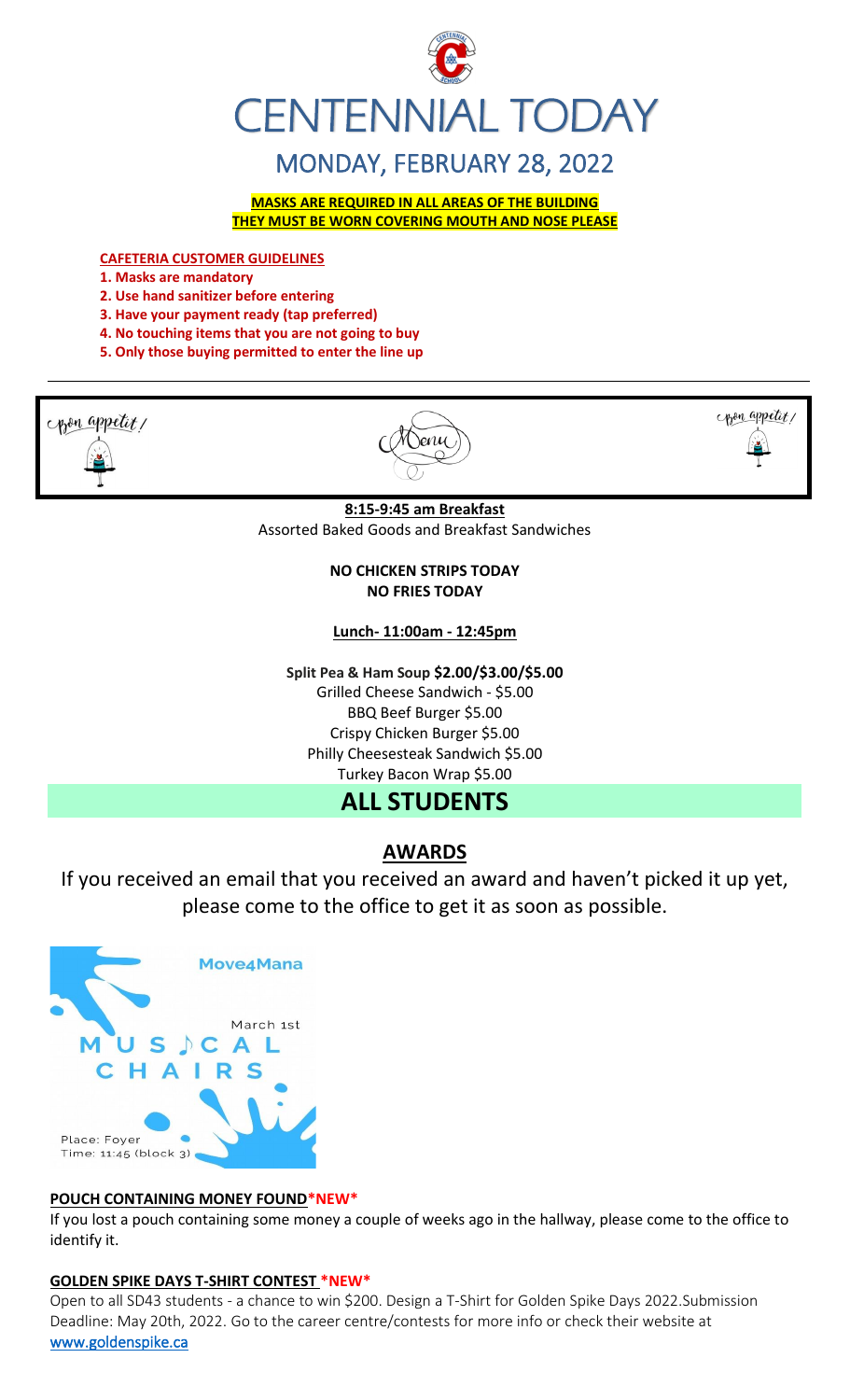**GET YOUR TICKETS FOR THE CENT MUSICAL!** The theatre is at 50% capacity and all attendees must wear masks. *High School: The Play (With Music)* was written and directed by Leah Hanas and Yvette Dunham, with choreography by Leila Jung, Sofia Mazzuca and Amber Hipditch. Be prepared to laugh, dance, and sing in your seats, as the students present thirteen musical numbers, woven into an original script. Running time is 2 hours plus a 15-minute intermission. <https://centmusical.brownpapertickets.com/>

| <u> illups.//centinusical.blowilpapeitickets.com/</u> |                              |                                                     |  |
|-------------------------------------------------------|------------------------------|-----------------------------------------------------|--|
|                                                       |                              |                                                     |  |
|                                                       | 2022                         |                                                     |  |
| <b>CENTENNIAL MUSICAL THEATRE</b>                     |                              |                                                     |  |
|                                                       | <b>PRESENTS</b>              |                                                     |  |
|                                                       |                              |                                                     |  |
| <b>HIGH SCHOOL</b>                                    |                              |                                                     |  |
| The Play (With Music)                                 |                              |                                                     |  |
|                                                       |                              | Written by Leah Hanas and Yvette Dunham             |  |
|                                                       | Alset Sth<br>.39nitem<br>nat |                                                     |  |
|                                                       |                              | March 3, 4, 5 and 7<br>Doors Open: 7pm<br>Show: 730 |  |
|                                                       |                              |                                                     |  |

### **MOVE4MANA TRICK SHOT CHALLENGE\*NEW\***

Hey Centaurs! Ready to show off your talent and win some prizes? Send a video of your best trick shot to @centm4m on Instagram for a chance to win one of our exclusive prizes a waterproof Bluetooth speaker! Details and rules will be posted so make sure to follow us on Instagram. Let's see what you've got!



**M4M**



## **OPTIMIZING ATHLETIC PERFORMANCE ACADEMY INFORMATION MEETING**

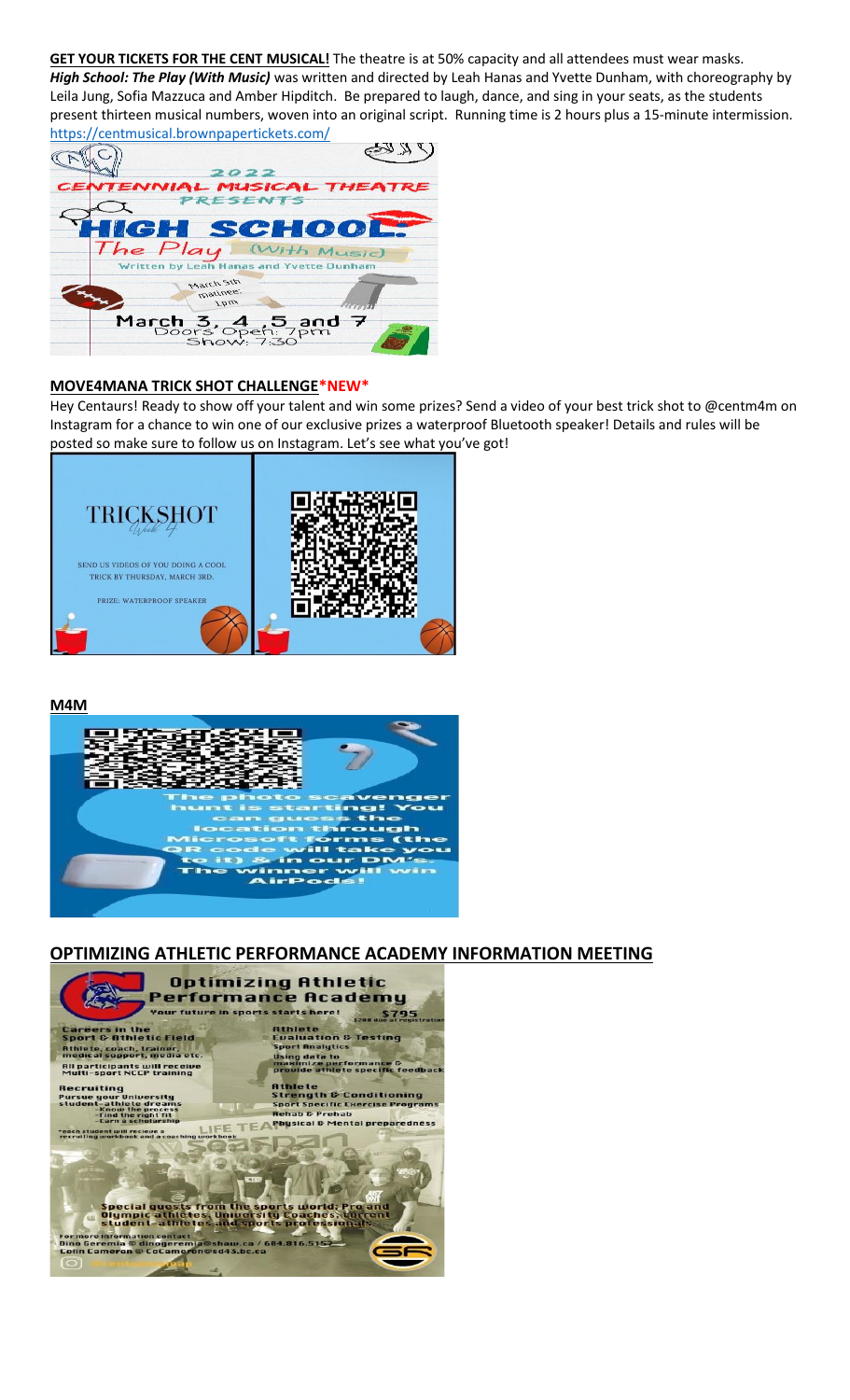## **REGISTER FOR THE TECH LEADERSHIP 10/11/12 COURSE NOW!**

If you're interested in learning about technology, helping our school community, being part of an amazing Tech Team, and/or developing a variety of skills that will help you in any future opportunities, consider joining Tech Leadership and become a Tech Leader at Centennial next school year! Register for this course and fill out a form through the QR code or this link:<https://forms.office.com/r/sXhETqRPF7> Feel free to contact Ms. Hothi at [jahothi@sd43.bc.ca](mailto:jahothi@sd43.bc.ca) to learn more and discover if this is a good fit for you!



## **ATTENTION STUDENTS CURRENTLY IN GRADE 9, 10 AND 11:**

- Applications are now open for next year's **Jr. and Sr. Environmental Studies Academies**. You can find them:
	- 1) On the Centennial Website
	- 2) On our Instagram @cent.es
	- 3) Using the QR code below



## Applications close **March 11th at 3:00pm**

### **COURSE PLANNING 2022-2023**

## **ATTENTION ALL STUDENTS RETURNING TO CENTENNIAL NEXT YEAR**

Course Planning information is **NOW available** on the Centennial Website

You now have access to the Course Planning Booklet for 22-23, with course descriptions

In addition, an online. **fillable course selection sheet** is available here:<https://mycentennial.sd43.bc.ca/courseplanning/> Counsellors **STRONGLY** encourage all students to read through the course descriptions to make sure you are choosing wisely.

Should you have any unanswered questions please contact your counsellor for further information

We will be providing a **Virtual Question & Answer Teams Meeting** for Students and Parents on **Feb. 2nd from 6:30-7:30 P.M.** Link to be provided on Centennial website.

Once you have completed your course selection sheet you are welcome to meet with your counsellor in person or virtually.

Stay tuned for more information about Counsellor Sign Up Appointments! **MYED PORTAL WILL OPEN ON FEB. 7TH AND CLOSE ON MARCH 1ST SO MAKE SURE YOU HAVE INPUT CORSES BY THE DEADLINE** 

### **BLACK HISTORY MONTH**

February is Black History Month. It is meant to honour the significant historic and ongoing contributions of Black Canadians in society. It is also meant to spotlight the enormous impact that these contributions have made in pushing civil rights forward towards a more inclusive society for all. In different pods in the school, you will find posters highlighting the contributions of Black Canadians. Scan the QR code below and follow the instructions to enter a weekly prize draw.

### **Week 4 Winner: April-Si Woo Joon! Please see Ms. Razzell in E122 to claim your prize!**



# **GRADE 12'S**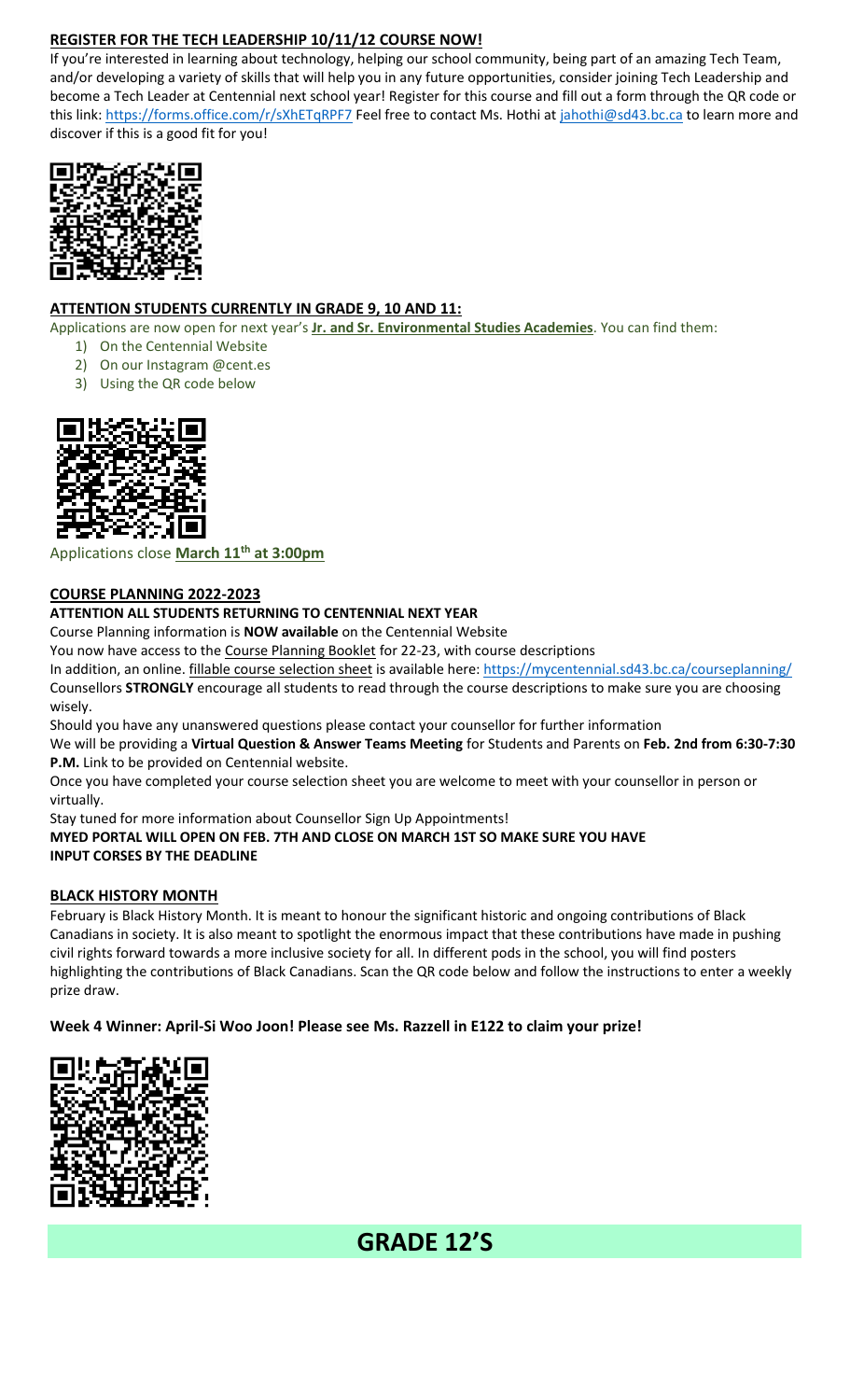

## **@cent43careercentre**

**UBC IS OFFERING A** FREE ONLINE **COURSE FOR RACIALIZED PROSPECTIVE UNIVERSITY STUDENTS\*NEW\***

**Title:** Your Guide to Getting into a **Canadian University (not just UBC)** (15-17 year olds) **Start date:** March 14, 2022 for approx. 3 weeks **REGISTRATION** Students should register at this

webpage: **<https://extendedlearning.ubc.ca/sections/your-guide-getting-canadian-university/so100w22q>** before March 7, 2022.



If you are a graduating student who is a *Canadian Citizen, Permanent Resident or Protected Person* you and your parents will be receiving an email with the **Local Scholarship Package and the District Authority** 

## **Applications**.

Please note: Applicants will have an opportunity to ask Mrs. Healey Wright questions at next week's Grad Assembly.

All documents will also be posted on the career centre! We encourage all students to review the awards and submit an application.

External Scholarships and awards continue to be released. March – May are the months with the most available awards! Check the Cent Today and the Career Centre Page regularly.

## **UBC – DESIGN, CREATE, INNOVATE Info session**

#### March 1, 2022 - *[Design, Create, innovate](https://usend.ubc.ca/sendy/l/rIVID892cGlXFhKkqDAP4pPw/CoLQGWp5F1aXR61frGQTLg/2NVMXaF6kwoqb0Zu2zyabA)* 5-6 PM

Interested in a future career where you'll get to design, create, and innovate? Want a career that can make an impacting change in our world? We invite students to learn about how a degree in engineering can lead to unlimited career opportunities that will allow you to design, create, and innovate.

### **YCSP SCHOLARSHIP PROGRAM - Grade 11 or below BC Wildlife Foundation**

To apply for the YCSP, youth must…

• Be between grade 7 and grade 12 in the **2022-2023** school year.

- Be either
	- $\circ$  (A) sponsored by a BCWF member. If they are unsure how to go about this, please contact [youth@bcwf.bc.ca](mailto:youth@bcwf.bc.ca)
	- o (B) become a BCWF member. Not a member? [Become one today,](https://bcwf.bc.ca/membership/) membership starts at just \$56.00!

Once students have secured a sponsor or membership, all they need to do is fill out a[n application online.](https://bcwf.bc.ca/young-conservationist-scholarship-program/) **Application to the YCSP is FREE**! DEADLINE March 18.

### **BC SCHOOL SPORTS SCHOLARSHIPS ARE OPEN**

<https://www.bcschoolsports.ca/member-services/scholarships> Application & **Scholarship**  package available at the link. DEADLINE May 2/22.

### **UBC ENGINEERING SCIENCE INFO SESSION**

How do I learn more? We're inviting students, parents, and teachers to Join us via **Zoom on Tuesday, March 8th, 2022, 4:00 - 6:00 pm,** to learn about Engineering Physics. Registration link: <https://forms.gle/phEhw2USGAUhGMDN7> for the event.

#### **GIRL GUIDES OF CANADA SCHOLARSHIPS**

A variety of awards available. APPLICATION WINDOW IS SHORT - Deadline to apply March 20<sup>th</sup> Applications for the 2022 National Scholarships will be open from February 15 to March 20

[https://www.girlguides.ca/web/GGC/Programs/Scholarships/GGC/Programs/Opportunities/Scholarships.aspx?hkey=200](https://www.girlguides.ca/web/GGC/Programs/Scholarships/GGC/Programs/Opportunities/Scholarships.aspx?hkey=2006fffd-4b2e-​46dc-ab71-8105a6d17cef) [6fffd-4b2e-46dc-ab71-8105a6d17cef](https://www.girlguides.ca/web/GGC/Programs/Scholarships/GGC/Programs/Opportunities/Scholarships.aspx?hkey=2006fffd-4b2e-​46dc-ab71-8105a6d17cef)

### **APPLIED TO POST-SECONDARY?**

Students are reminded to check their **student portals** and email accounts regularly for updates and 'to-do' lists.

### **EAGLE RIDGE AUXILIARY STUDENT BURSARY 2 X \$2,500**

Applicants must be a Tri-Cities (Coquitlam, Port Coquitlam, or Port Moody) resident for a period of not less than two years and be planning a post-secondary education in the field of healthcare. Deadline March 31, 2022. <https://www.sd43.bc.ca/school/centennial/ProgramsServices/CareerCentre/financeawards/Pages/default.aspx#/=>